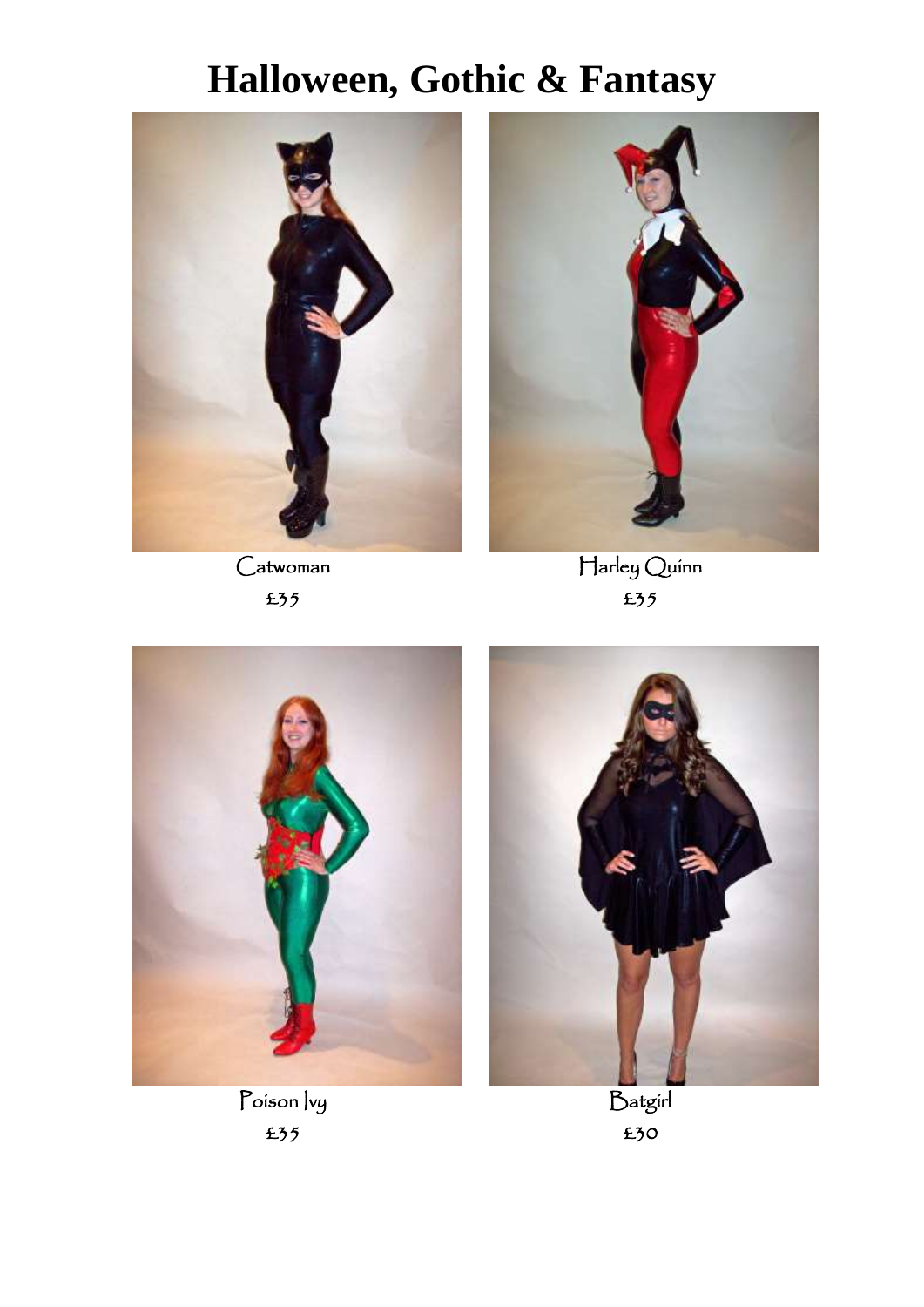

Riddler £30



Day of the Dead £35

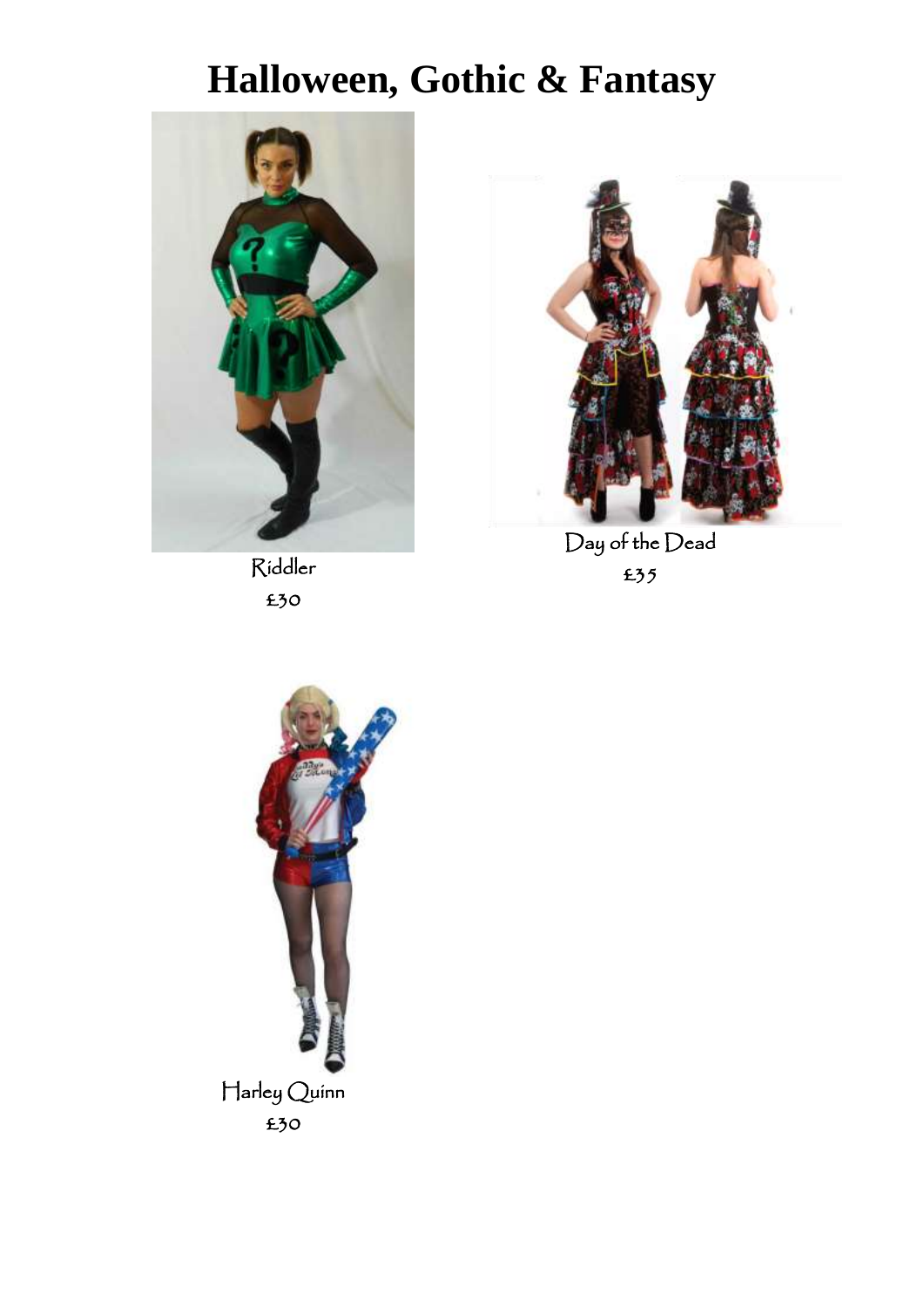

High Priestess £40



**Guinevere** £30



Hell Queen £40



Dark Sorceress £35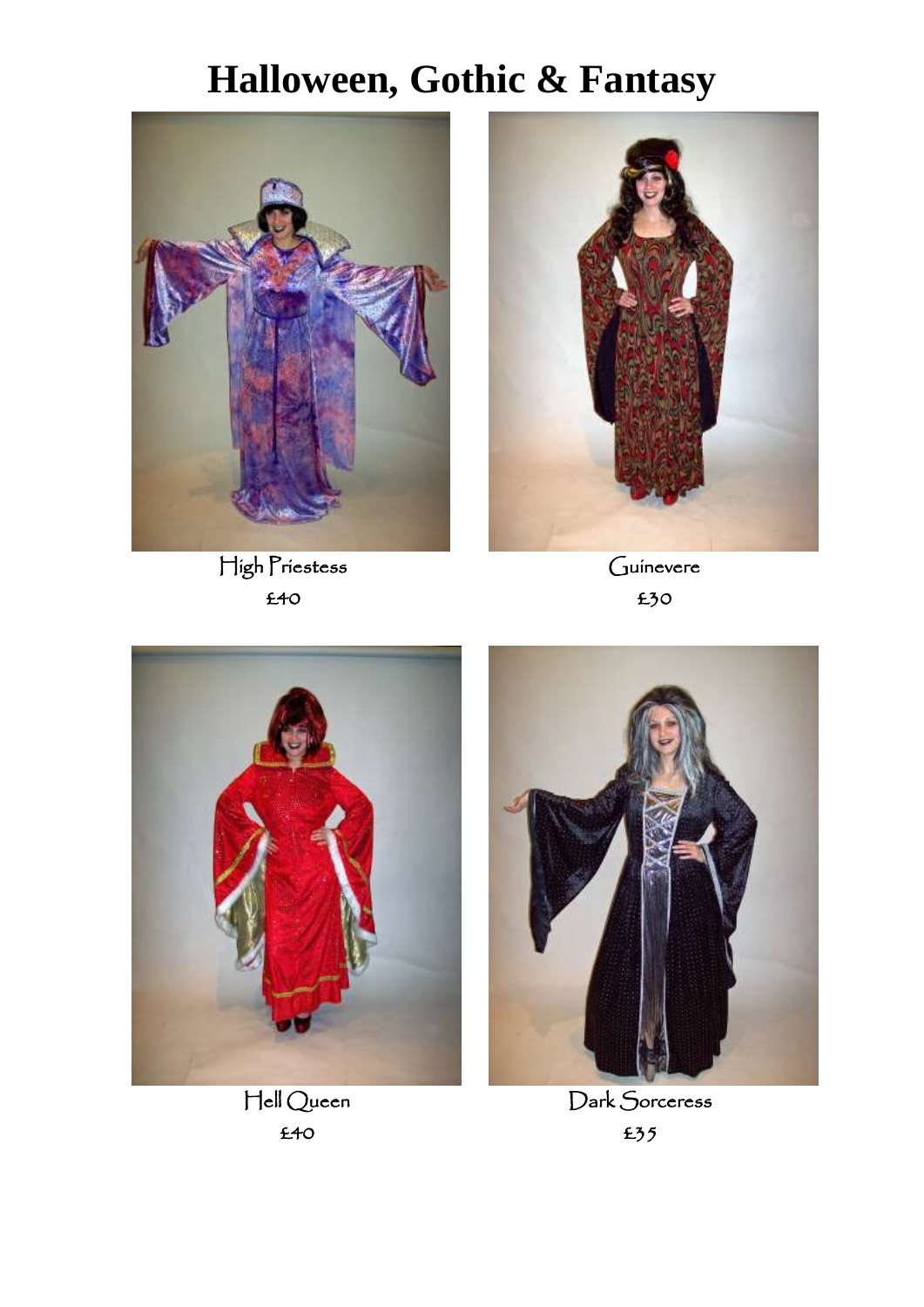$\overline{\phantom{a}}$ 



Goblin Queen £35



Sleepy Hollow £30



Laughing Vampire Green £28



Wicked Mistress £35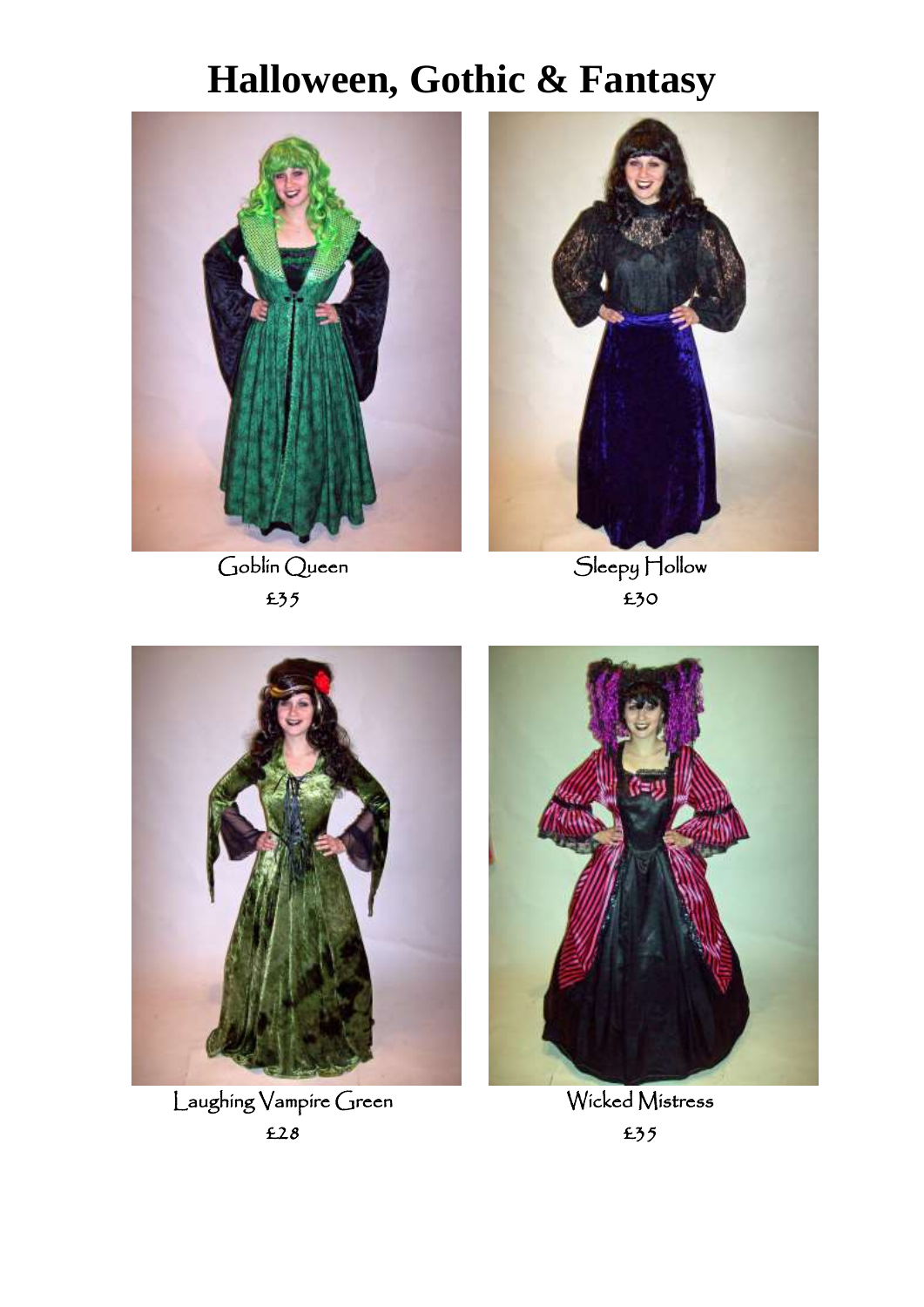

Buccaneer Witch £25



Witch; Starry Style £30



Witch; Rainbow £18 (WHAL9)



Dancing Witch £35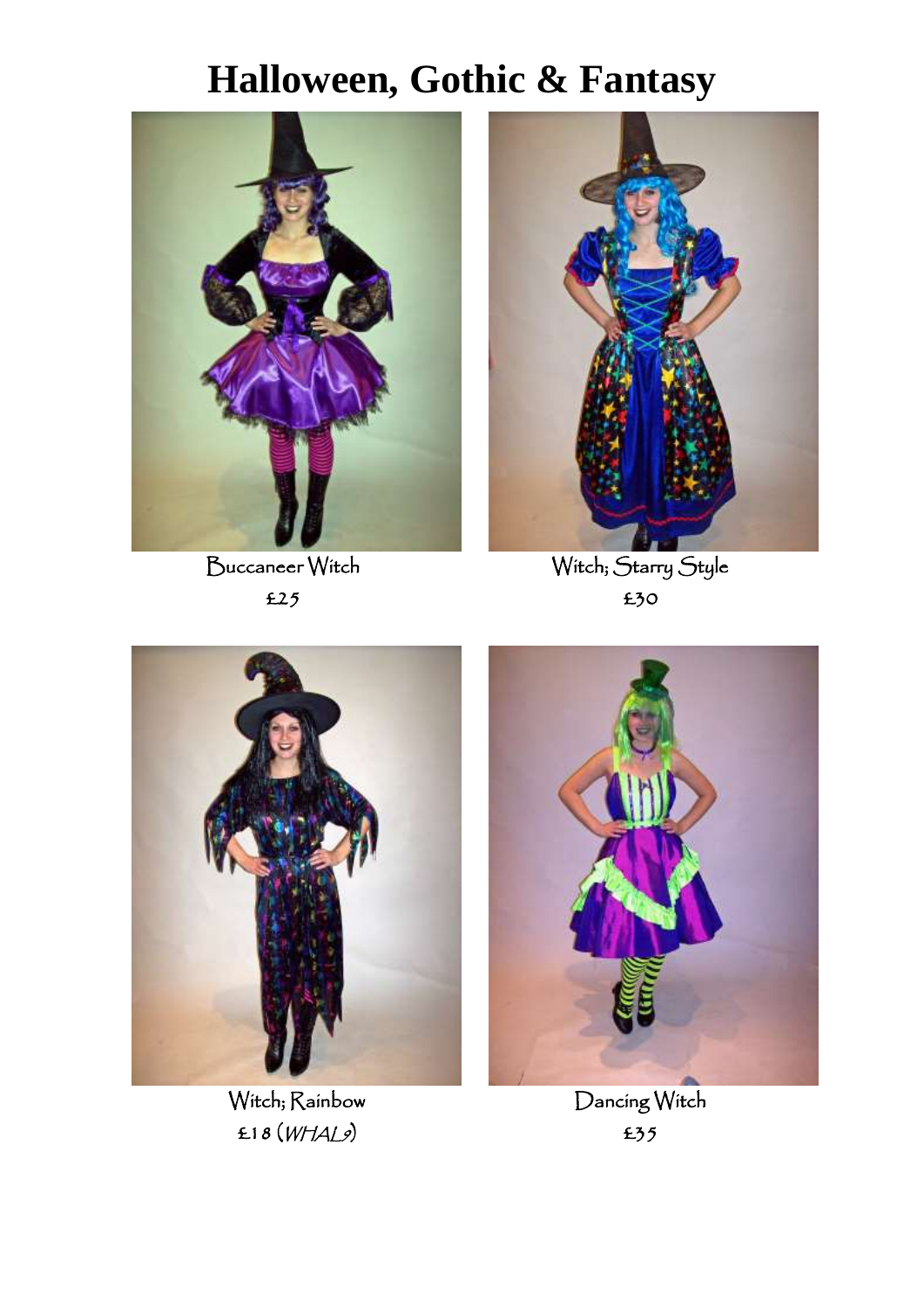

Witch; Slinky £25



Devil Diva £22



Vamp Lady; High Purple Collar £20



Land of Fire £25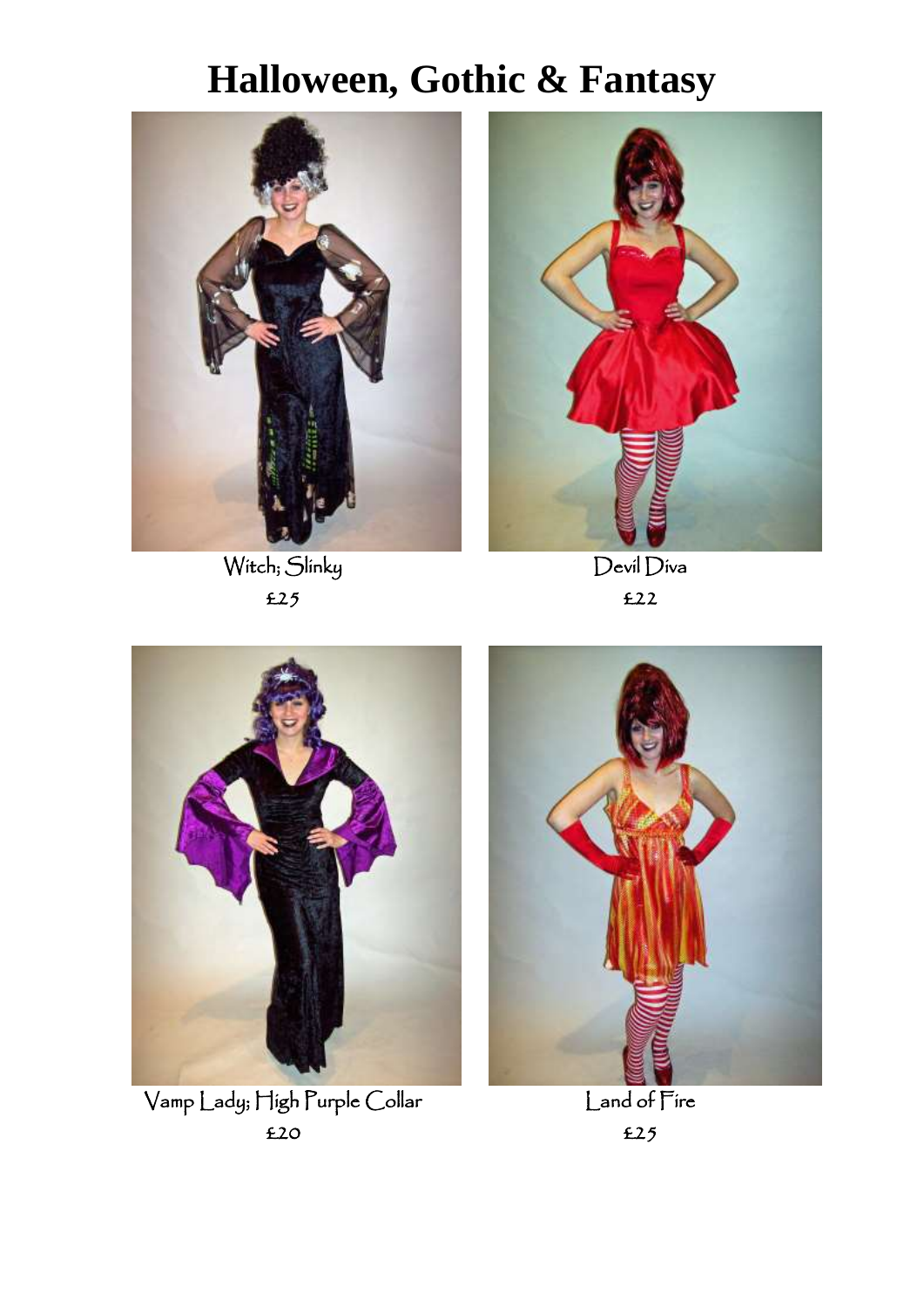

Tiffany Vamp £30



Pumpkin £35



Columbia £35



Gothic Lady £35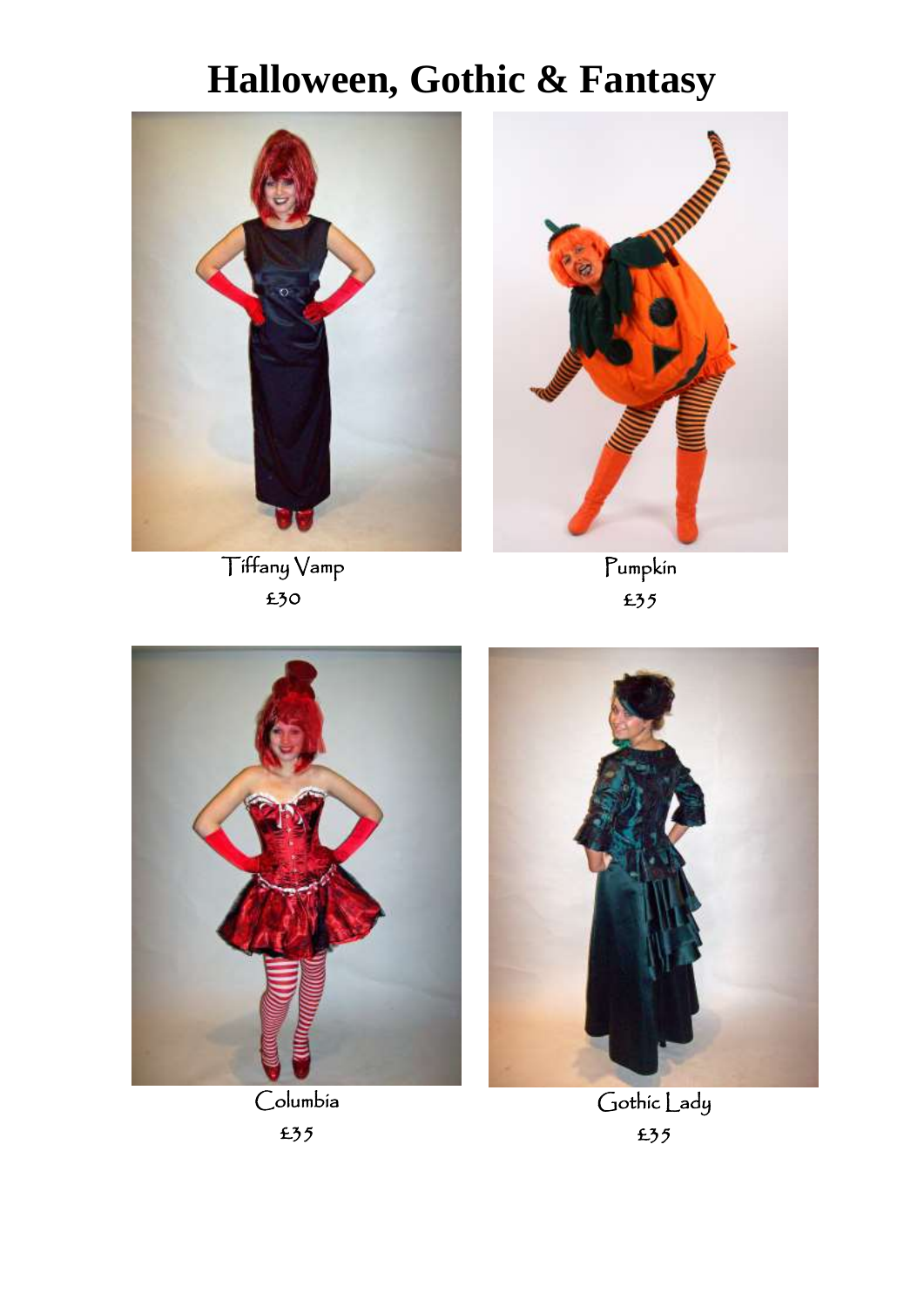

Vampire Queen £30



Sorceress; Red £35



Sorceress; Green £35



Gargoyle Girl £25

 $\overline{\phantom{a}}$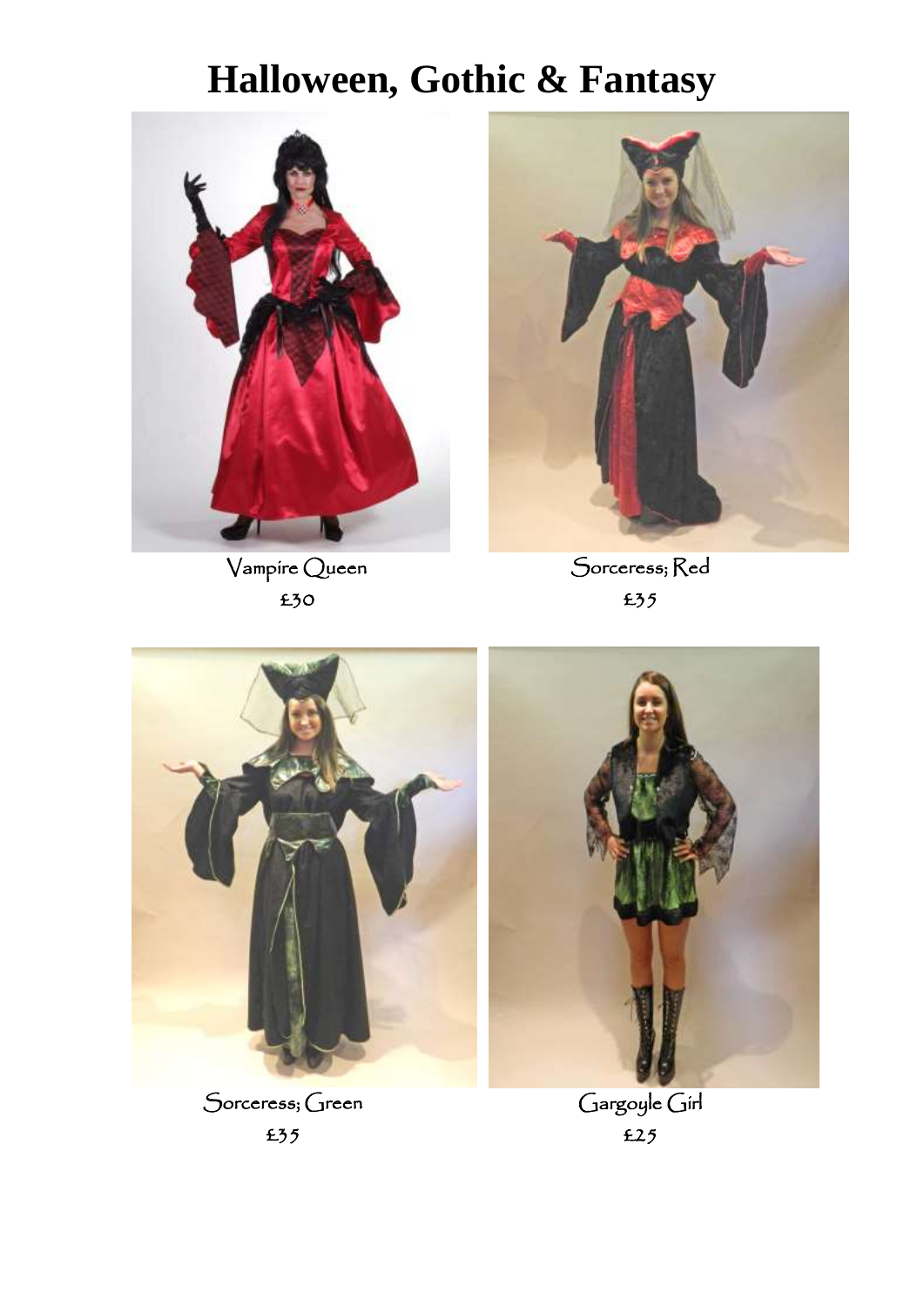

Spider Queen £30

**Maleficent** £35



Wednesday Addams £22



Voodoo Pirate £28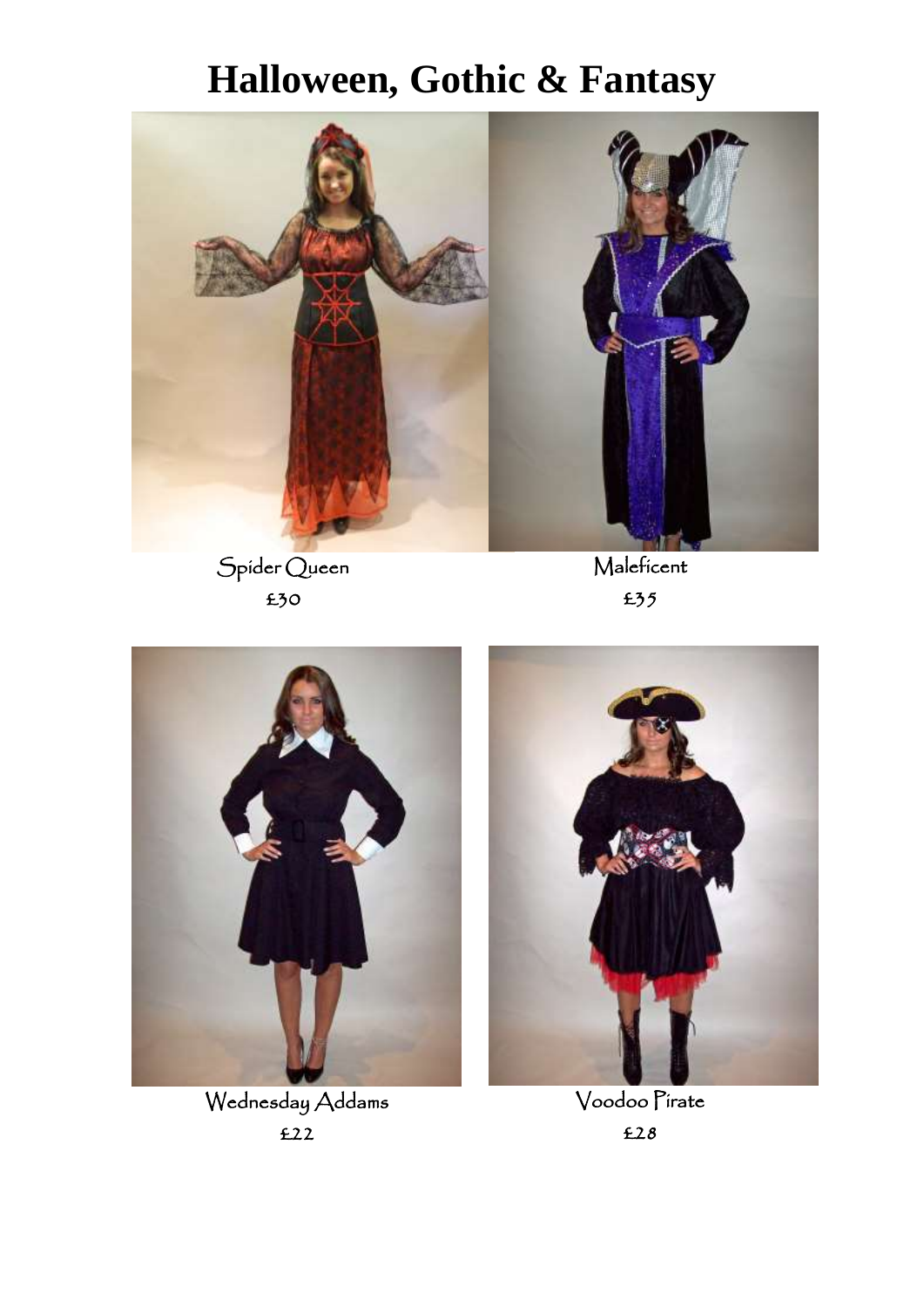

Voodoo Pirate £28



Dead Riding Hood £25



Mad Hatter £30



Porridge Thief / Goldilocks £22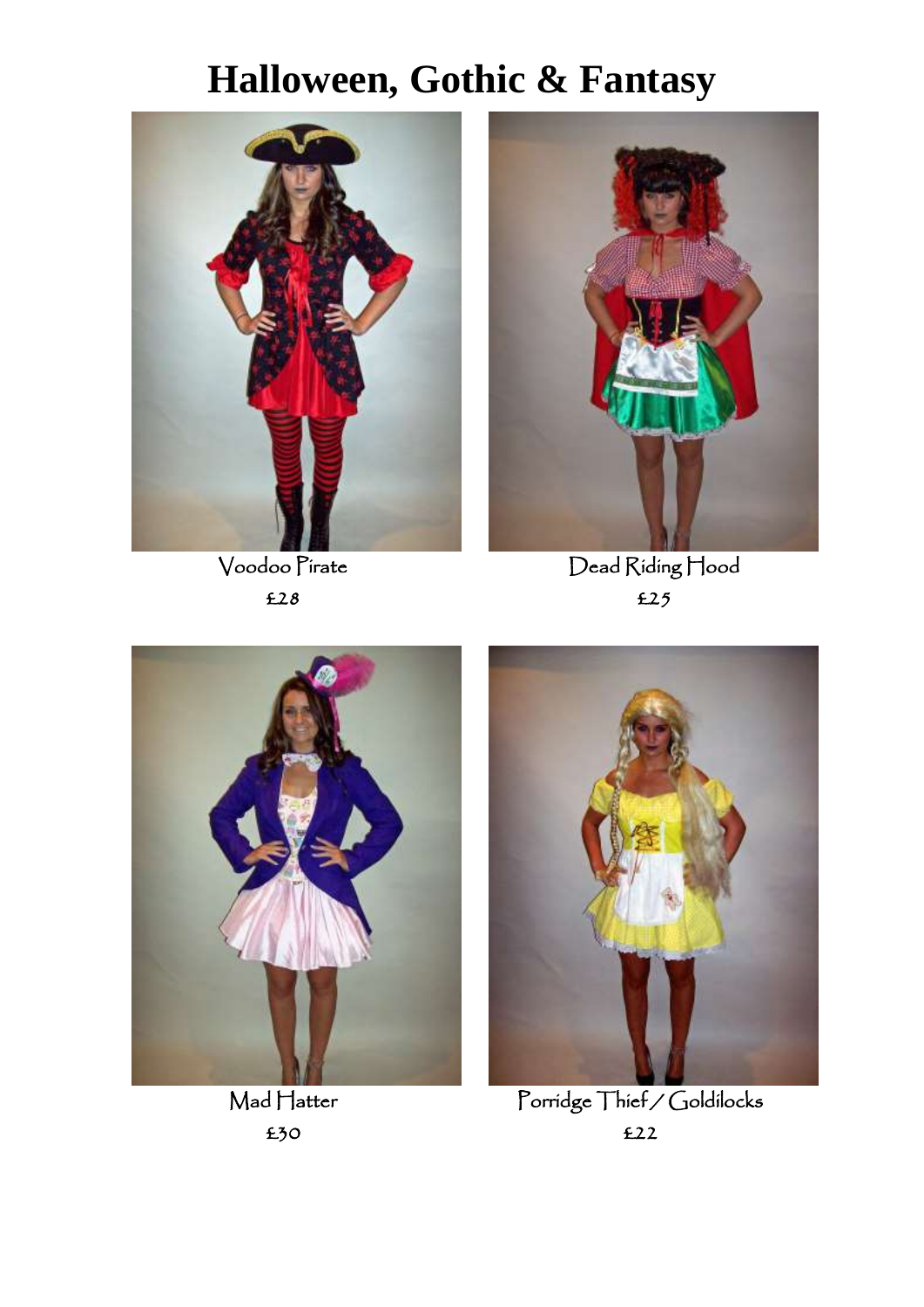

Gothic Sorceress £28 (WHAL



Devil Diva £25 (WHAL4)



Mortisha  $£15(WHAL3)$ 



Spiderella £25 (WHAL5)

I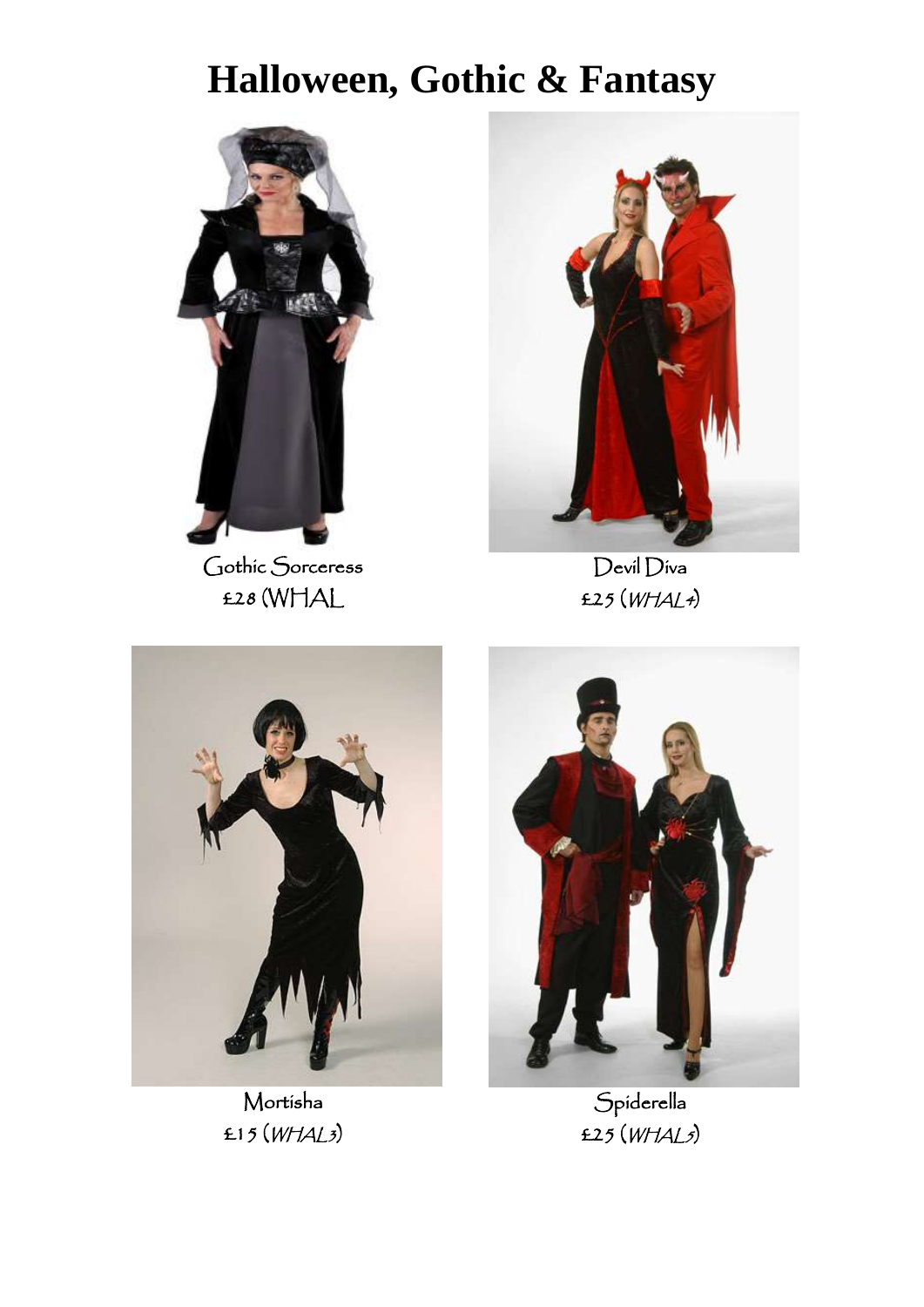

Devil Queen £25 (WHAL4)



Dracula's Bride £25



Marquis Ghost £25



Darkness Lord & Lady £22 each  $(MHALI, WHALI)$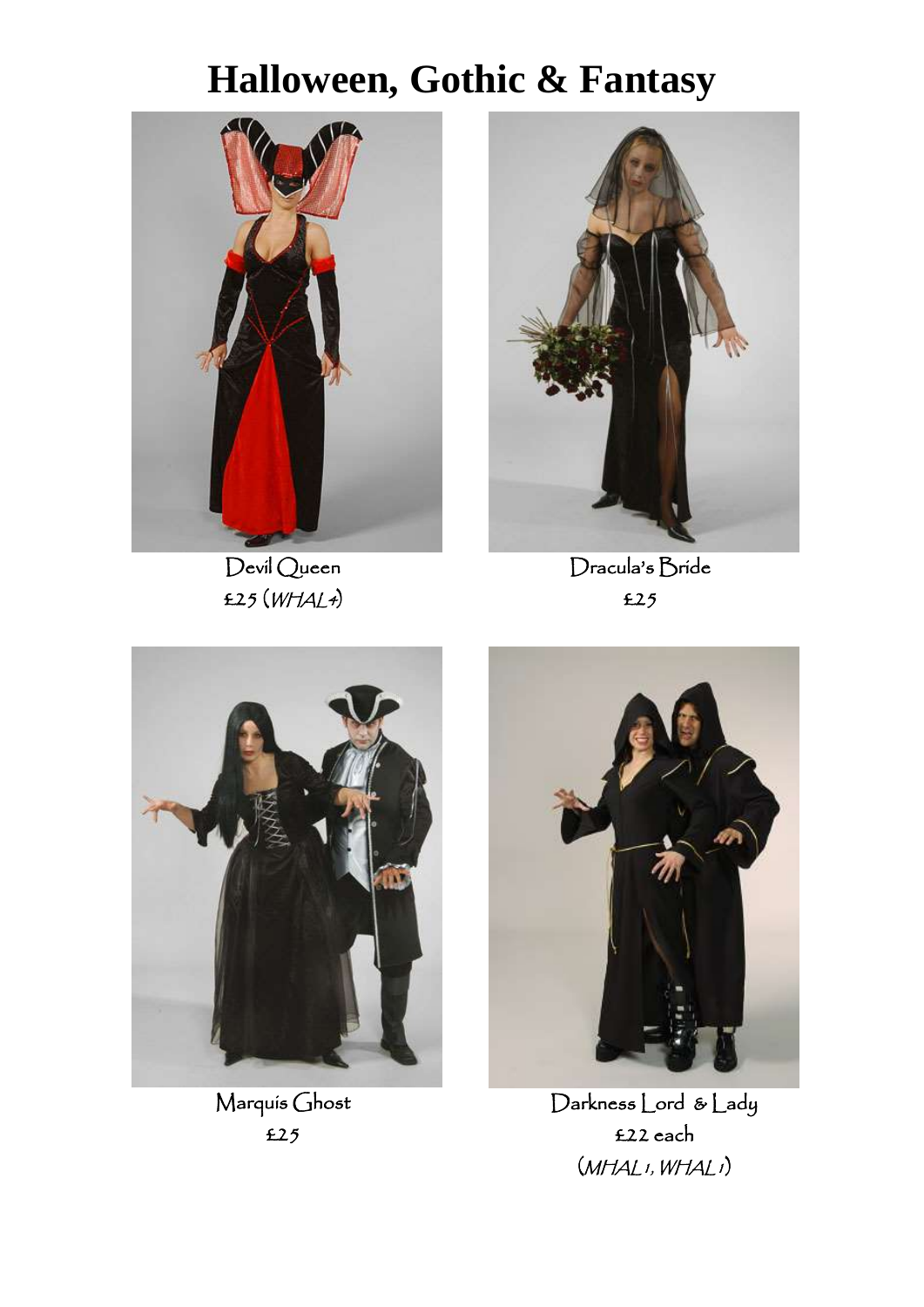

Witch Glamour £22  $(WHAL8a)$ 



Dark Duchess £35



Witch Glamour £22 (WHAL8b)



Mrs Lovett £35

 $\overline{\phantom{a}}$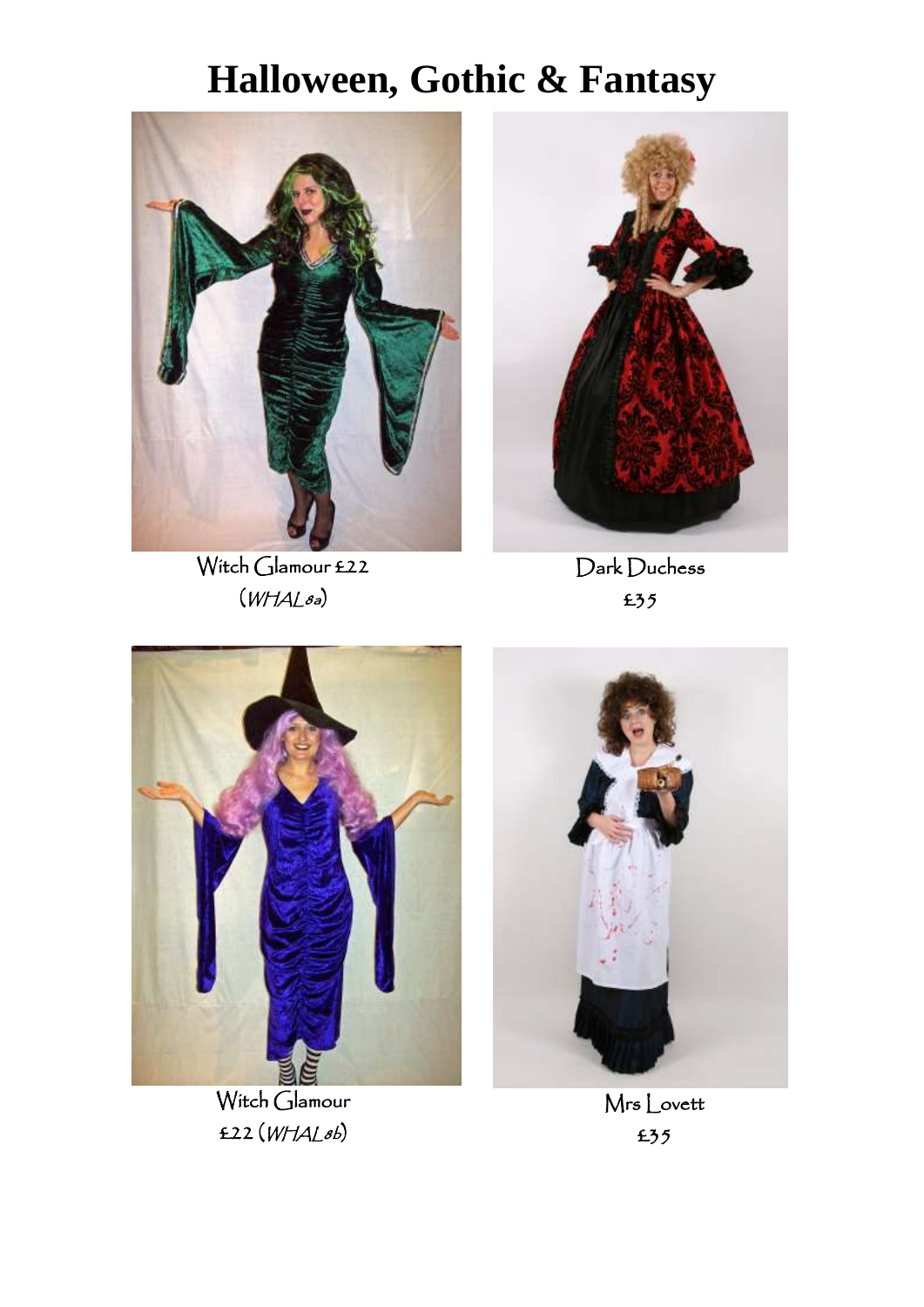

Sequin Witch £28 (WHAL7)



Queen of Hearts £40



Buccaneer Witch £25 (WHAL2)



Game of Thrones Warrior £30